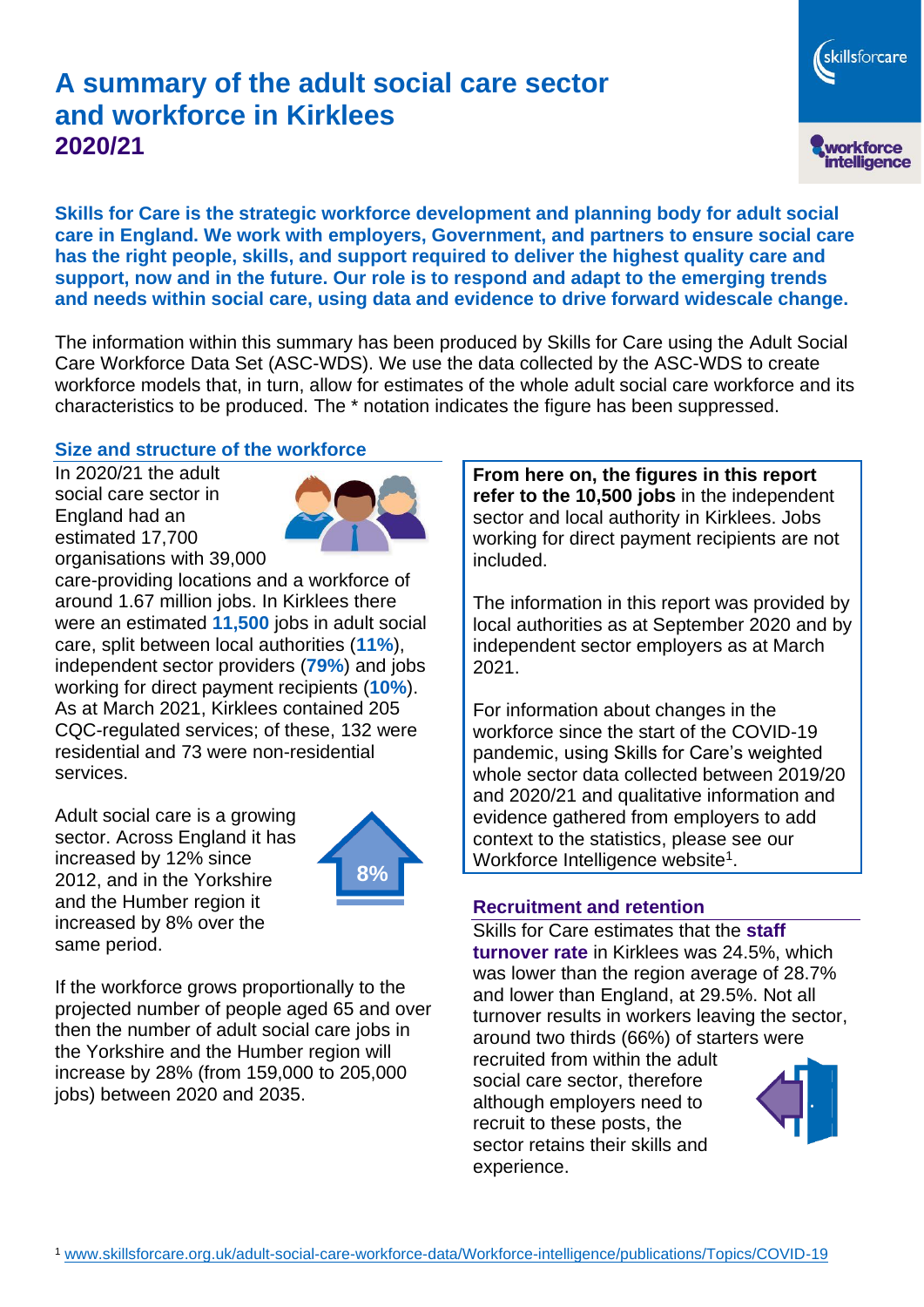Adult social care has an experienced 'core' of workers. Workers in Kirklees had on average **10.0 years of experience in the sector** and 80% of the workforce had been working in the sector for at least three years.

Using both workforce intelligence evidence and our links with employers and stakeholders across England, we know that recruitment and retention is one of the largest issues faced by employers. We have many resources and tools available to help, for example the 'Values-based recruitment and retention toolkit'<sup>2</sup> and 'Seeing potential: widen your talent pool'. <sup>3</sup> For more information please visit: [www.skillsforcare.org.uk/recruitment-retention](http://www.skillsforcare.org.uk/recruitment-retention)

#### **Employment information**

We estimate Kirklees had **10,500** adult social care jobs employed in the local authority and independent sectors. These included 850 managerial roles, 400 regulated professionals, 7,800 direct care (including 6,700 care workers), and 1,400 other-non-care proving roles.

The average number of **sickness days** taken in the last year in Kirklees was 12.1, (10.2 in Yorkshire and the Humber and 9.5 across England). With an estimated directly employed workforce of 9,900, this would mean employers in Kirklees lost approximately **119,000 days to sickness in 2020/21**. In

England levels of staff sickness have nearly doubled over the course of the pandemic between 2019/20 and 2020/21, in total around 6 million extra days were lost to sickness than in the year before.

Almost a third (28%) of the workforce in Kirklees were on zero-hours contracts. Around a half (50%) of the workforce usually worked full-time hours and 50% were part-time.

### **Chart 1. Proportion of workers on zero hours contracts by area**

**England** Yorkshire and the Humber Kirklees 25% 20% 28%

### **Workforce demographics**

The majority (84%) of the workforce in Kirklees were female, and the average age was 43.4 years old. Workers aged 24 and



under made up 9% of the workforce and workers aged over 55 represented 26%. Given this age profile approximately 2,800 people will be reaching retirement age in the next 10 years.

Nationality varied by region, in England 83% of the workforce identified as British, while in the Yorkshire and the Humber region this was 93%. An estimated 94% of the workforce in Kirklees identified as British, 1% identified as of an EU nationality and 5% a non-EU nationality, therefore there was a similar reliance on EU and non-EU workers.

#### **Pay**



Table 1 shows the full-time equivalent annual or hourly pay rate of selected job roles in Kirklees (area), Yorkshire and the Humber (region) and

England. All figures represent the independent sector as at March 2021, except social workers which represent the local authority sector as at September 2020. At the time of analysis, the National Living Wage was £8.72.

#### **Table 1. Average pay rate of selected job roles by area**

|                                 | <b>England</b> | Region  | Area    |
|---------------------------------|----------------|---------|---------|
| Full-time equivalent annual pay |                |         |         |
| Social Worker <sup>t</sup>      | £37,100        | £34,000 | £32,300 |
| Registered nurse                | £33,600        | £32,400 | £28,200 |
| Hourly pay                      |                |         |         |
| National Living<br>Wage         | £8.72          | £8.72   | £8.72   |
| Senior care worker              | £10.00         | £9.88   | £9.93   |
| Care worker                     | £9.29          | £9.12   | £9.07   |
| Support and<br>outreach         | £9.53          | £9.41   | £9.09   |

†Local authority social workers only.

Please note that pay varies by sector, with local authority pay generally being higher than independent sector pay.